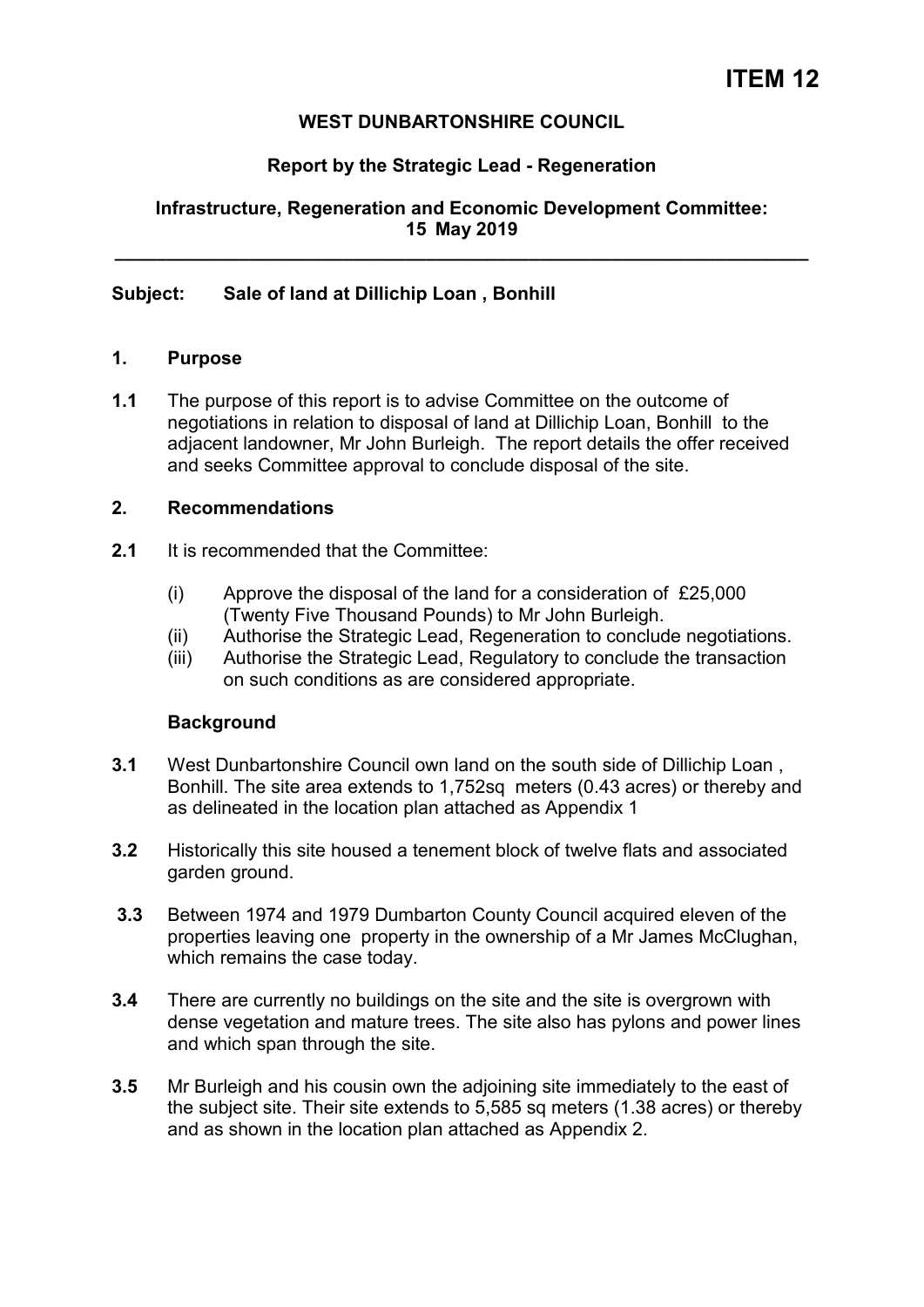**3.6** Mr Burleigh wishes to acquire the Councils interest in the land at Dillichip Loan with a view to combining the site with his existing ownership to form a larger site capable of residential development. Mr Burleigh is aware of the defective Title position with the Council only having ownership to 11/12ths of the site and is willing to proceed on this basis.

# **4. Main Issues**

- **4.1** The Councils site is to the west of Mr Burleigh's site with the only access to the site is from Dilliechip Loan.
- **4.2** The sites are zoned in the Local Development Plan as existing neighbourhood where development would be supported subject to satisfying requirements.
- **4.3** The proposed purchase will only be conditional upon the buyer receiving a satisfactory legal report on the Title.
- **4.4** The proposed price of £25,000 reflects a capital rate of £58,000 per acre. This valuation was supported by the District Valuer in August 2017. The value reflects the back lying situation, current condition of the site and the defective Title position**.**
- **4.5** Selling the site to Mr Burleigh will enable this land to be brought back into a viable use.
- **4.6** The option is to retain the land or to market it for sale on the open market. It is unlikely the site would appeal to other buyers given the back lying situation, access difficulties and defective Title.

### **5. People Implications**

**5.1** There are no significant people implications other than the resources required by the Asset Management and Legal Services to conclude the proposed disposal.

### **6. Financial and Procurement Implications**

- **6.1** The financial implications of the proposed disposal are that a capital receipt of £25,000 will be generated for the Council.
- **6.2** Construction in the region of 13 units as indicated by the purchaser would generate a minimum income in the region of £29,798 per annum for both Council Tax and sewage charges with £22,921 per annum being the Council Tax element based on Band F rating. This income stream cannot obviously be guaranteed and would be dependent on all units being sold and planning permission being achieved. We have had no indicative layout plan by the purchaser and therefore this is at this stage an anticipated figure. The income stream could also be varied depending on whether purchasers were currently living within the Council area or new to the area.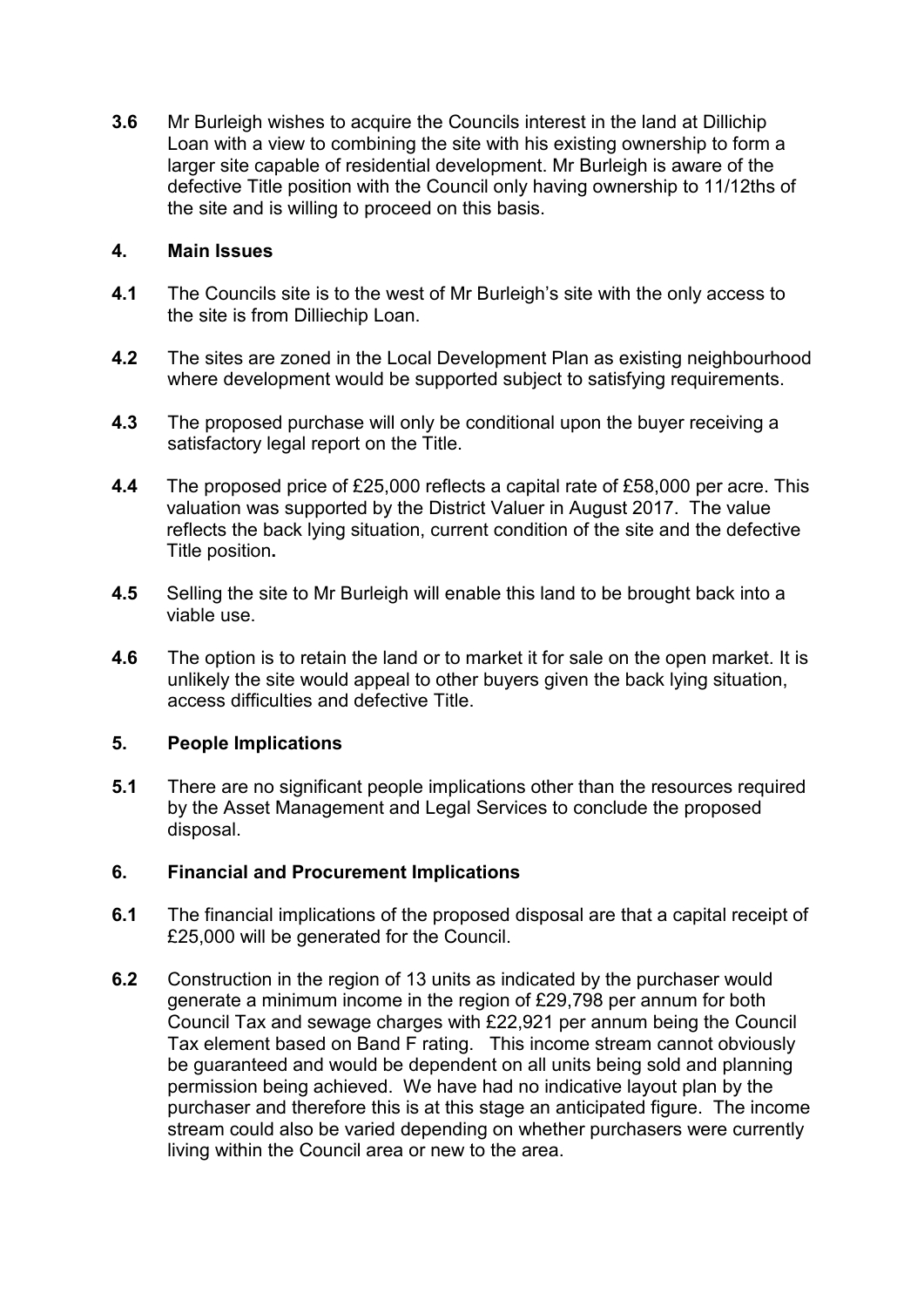**6.3** There are no procurement implications as this is a sale.

# **7. Risk Analysis**

**7.1** The main risk associated with the proposed sale is that the transaction may not conclude due to the purchaser not being satisfied with the Title report. Although Mr Burleigh is fully aware of the Title position. In the case that the transaction fails to complete, the Council will require to market the site for sale.

### **8. Environmental Sustainability**

**8.1** The prospective purchaser has obtained an Ecological Constraints Report and an Environmental Site Investigation Report. Any future development of the site will require to satisfy the requirements of the Planning legislation.

### **9. Equalities Impact Assessment (EIA)**

**9.1** An Equality Impact Screening did not indicate any further action required in relation to this transaction.

### **10. Consultation**

**10.1** Consultations have been undertaken with Regulatory however wider consultation will take place during any Planning Application process.

### **11. Strategic Assessment**

**11.1** By agreeing to this sale the Council will realise a capital receipt. It will also allow the purchaser to bring forward the development of the site in conjunction with his existing ownership.

### **Jim McAloon**

Strategic Lead, Regeneration Date: 15 May 2019

| <b>Person to Contact:</b> | Michelle Lynn, Assets Co-ordinator, Council Offices,<br>Bridge Street, Dumbarton G82 1NT, T: 01389 776992,<br>Email: michelle.lynn@west-dunbarton.gov.uk |
|---------------------------|----------------------------------------------------------------------------------------------------------------------------------------------------------|
|                           | J David Johnston, Estates Surveyor, 6-14 Bridge Street,<br>Dumbarton G82 1NT. T: 01389 737581<br>Email: david.johnston2@west-dunbarton.gov.uk            |